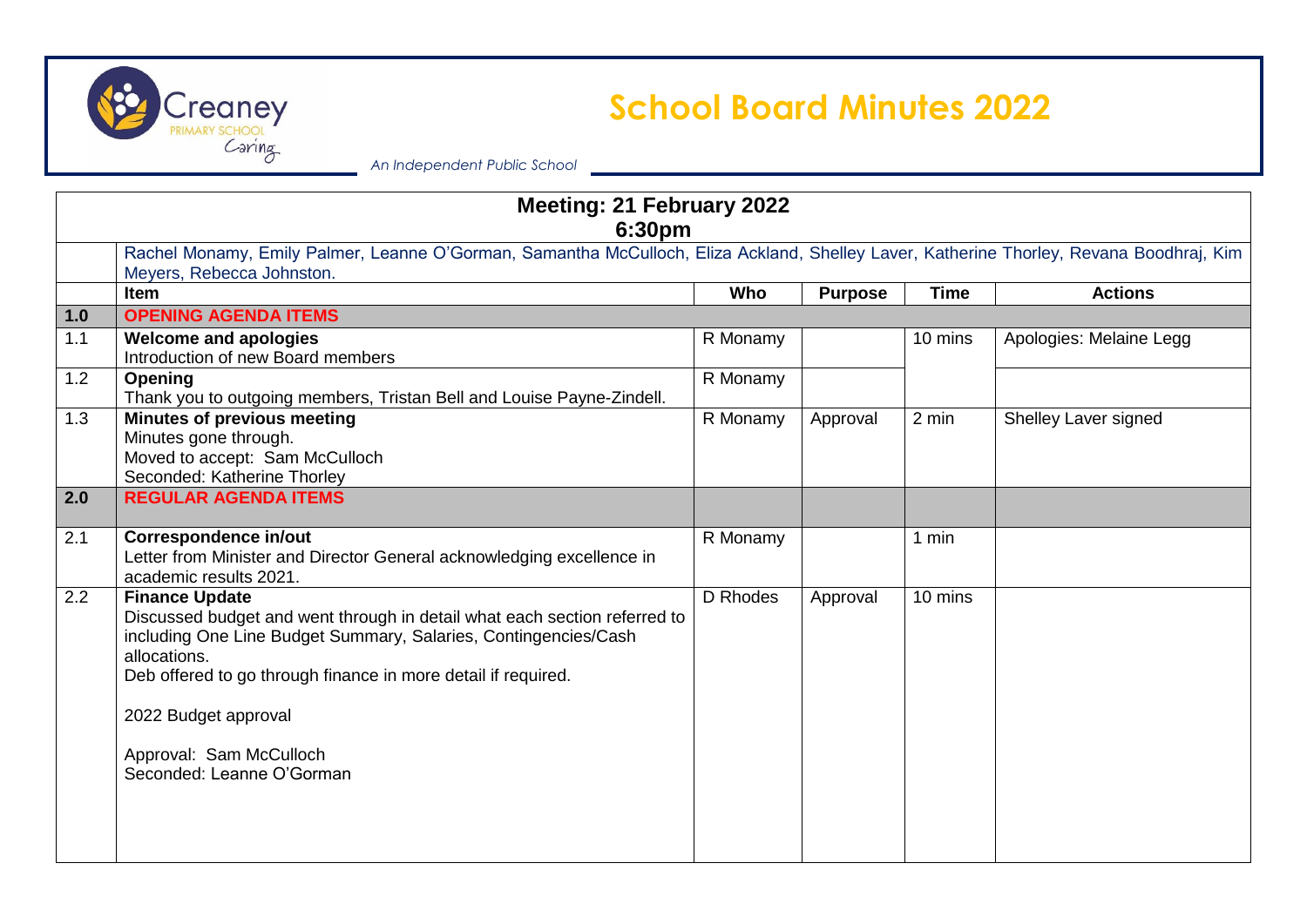| 3.0              | <b>NEW BUSINESS</b>                                                                                                                                                                                                                                                                                                                                                                                                                                                     |          |                                                 |         |                                                                                                            |
|------------------|-------------------------------------------------------------------------------------------------------------------------------------------------------------------------------------------------------------------------------------------------------------------------------------------------------------------------------------------------------------------------------------------------------------------------------------------------------------------------|----------|-------------------------------------------------|---------|------------------------------------------------------------------------------------------------------------|
| $\overline{3.1}$ | Election of Board Chair and Co-opting of community member/s<br>Nominations opened up for role of School Board Chair.<br>Shelley Laver nominated and no opposition.<br>Rachel discussed inviting community representatives onto the Board and<br>re-nominated Jessica Stojkovski MLA.<br>Seconded: Sam McCulloch<br>No opposition.<br>Invitation opened for Board members to invite another community<br>representative if they felt that they could support the school. | R Monamy | Information                                     | 5 mins  | Shelley Laver: Board Chair<br>Rachel to formally invite<br>Jessica Stojkovksi to sit on<br>Board for 2022. |
| 3.2              | <b>Business Plan 2022-2024</b><br>Copy of the new DRAFT Business Plan handed to all members.<br>Information gone through during 2022 Directions.                                                                                                                                                                                                                                                                                                                        | R Monamy | Information                                     | 5 mins  | Members to take BP home to<br>peruse and questions can be<br>answered from there.                          |
| 3.3<br>4.0       | <b>COVID Update</b><br>Information provided in Principal's report.<br>Discussed the role of the Board in clearing up any misconceptions in the<br>community regarding COVID.<br>Update of COVID information in newsletter tomorrow.<br><b>SCHEDULED BUSINESS</b>                                                                                                                                                                                                        | R Monamy | Information                                     | 10 mins |                                                                                                            |
| 4.1              | <b>Principal's Report</b><br><b>Discussed</b><br>Part of Principal's report was to go through Power point presentation of<br>Directions for 2022:<br>Links to Departmental documents<br>$\bullet$<br>Key priorities in Business Plan<br>Visible Learning<br><b>Learner Dispositions</b><br>Principal's report:<br>Accepted: Eliza Ackland<br>Seconded: Shelley Laver                                                                                                    | R Monamy | Information<br>and<br>discussion<br>if required | 10 mins | Attached.<br>Codes of Conduct signed                                                                       |
| 4.2              | <b>P&amp;C Update</b><br>Item held over                                                                                                                                                                                                                                                                                                                                                                                                                                 | M Legg   | Information                                     | 5 mins  |                                                                                                            |
| 5.0              | <b>DEVELOPMENT AGENDA</b>                                                                                                                                                                                                                                                                                                                                                                                                                                               |          |                                                 |         |                                                                                                            |